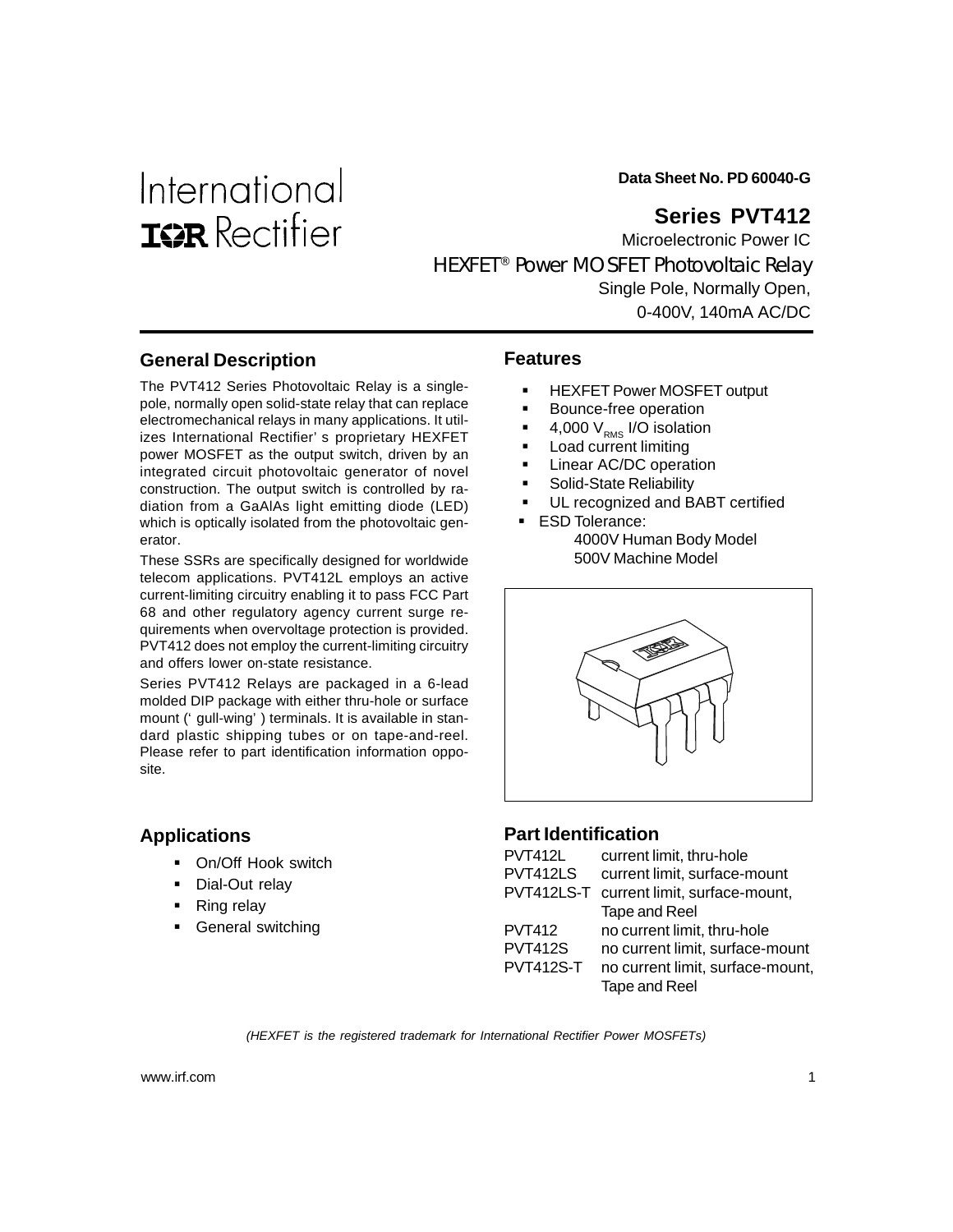#### **INPUT CHARACTERISTICS Part Numbers** Part Numbers Units PVT412L PVT412 Minimum Control Current (see figures 1 and 2) 3.0 3.0 mA Maximum Control Current for Off-State Resistance **0.4** 0.4 mA Control Current Range (Caution: current limit input LED, see figure 6) 3.0 to 25 mA Maximum Reverse Voltage **7.0** V **Electrical Specifications** (-40°C ≤ TA ≤ +85°C unless otherwise specified)

| <b>OUTPUT CHARACTERISTICS</b>                                                     |     | <b>PVT412L</b> | <b>PVT412</b>       |               |
|-----------------------------------------------------------------------------------|-----|----------------|---------------------|---------------|
| <b>Operating Voltage Range</b>                                                    |     | 0 to $±400$    | $V(DC)$ or AC peak) |               |
| Maximum Load Current @ TA=+40°C<br>5mA Control (see figures1 and 2)               |     |                |                     |               |
| A Connection                                                                      |     | 120            | 140                 | mA (AC or DC) |
| <b>B</b> Connection                                                               |     | 130            | 150                 | $mA$ (DC)     |
| C Connection                                                                      | 200 |                | 210                 | mA (DC)       |
| Maximum On-State Resistance @TA=+25°C                                             |     |                |                     |               |
| For 50mA Pulsed Load, 5mA Control (see figure 4)                                  |     |                |                     |               |
| A Connection                                                                      | 35  |                | 27                  | Ω             |
| <b>B</b> Connection                                                               | 18  |                | 14                  | Ω             |
| C Connection                                                                      | 9   |                | 7                   | Ω             |
| Maximum Off-State Leakage $\mathcal{Q}T_{A}=+25^{\circ}C_{1}+400V$ (see figure 5) |     | 1.0            | μA                  |               |
| Current Limit $@T_{A}=+25^{\circ}C$ , For 5mA Control Current:                    |     |                |                     |               |
| Connection:                                                                       | A   | C              |                     |               |
| Minimum                                                                           | 130 | 260            | n/a                 | mA            |
| Maximum                                                                           | 220 | 440            | n/a                 | mA            |
| Complies with FCC Part 68 Surge Requirements*                                     | yes |                | yes                 |               |
| Maximum Turn-On Time $@Ta=+25°C$ (see figure 7)                                   |     |                |                     |               |
| For 50mA, 100 $V_{DC}$ load, 5mA Control                                          |     | 2.0            | ms                  |               |
| Maximum Turn-Off Time $@T_A=+25°C$ (see figure 7)                                 |     |                |                     |               |
| For 50mA, 100 V <sub>DC</sub> load, 5mA Control                                   |     | 0.5            | ms                  |               |
| Maximum Thermal Offset Voltage @ 5mA Control                                      |     | 0.5            | μV                  |               |
| Maximum Output Capacitance $@$ 50V <sub>DC</sub>                                  |     | 12             | pF                  |               |

| <b>GENERAL CHARACTERISTICS</b>                                                                | <b>ALL MODELS</b> |                  |    |
|-----------------------------------------------------------------------------------------------|-------------------|------------------|----|
| Minimum Dielectric Strength, Input-Output                                                     | 4000              | V <sub>RMS</sub> |    |
| Minimum Insulation Resistance, Input-Output @T <sub>4</sub> =+25°C, 50%RH, 100V <sub>DC</sub> |                   | $10^{12}$        |    |
| Maximum Capacitance, Input-Output                                                             | 1.0               | p۲               |    |
| Maximum Pin Soldering Temperature (10 seconds maximum)                                        |                   | $+260$           |    |
| Ambient Temperature Range:                                                                    | Operating         | $-40$ to $+85$   | °C |
|                                                                                               | Storage           | $-40$ to $+100$  |    |

International Rectifier does not recommend the use of this product in aerospace, avionics, military or life support applications. Users of this International Rectifier product in such applications assume all risks of such use and indemnify International Rectifier against all damages resulting from such use.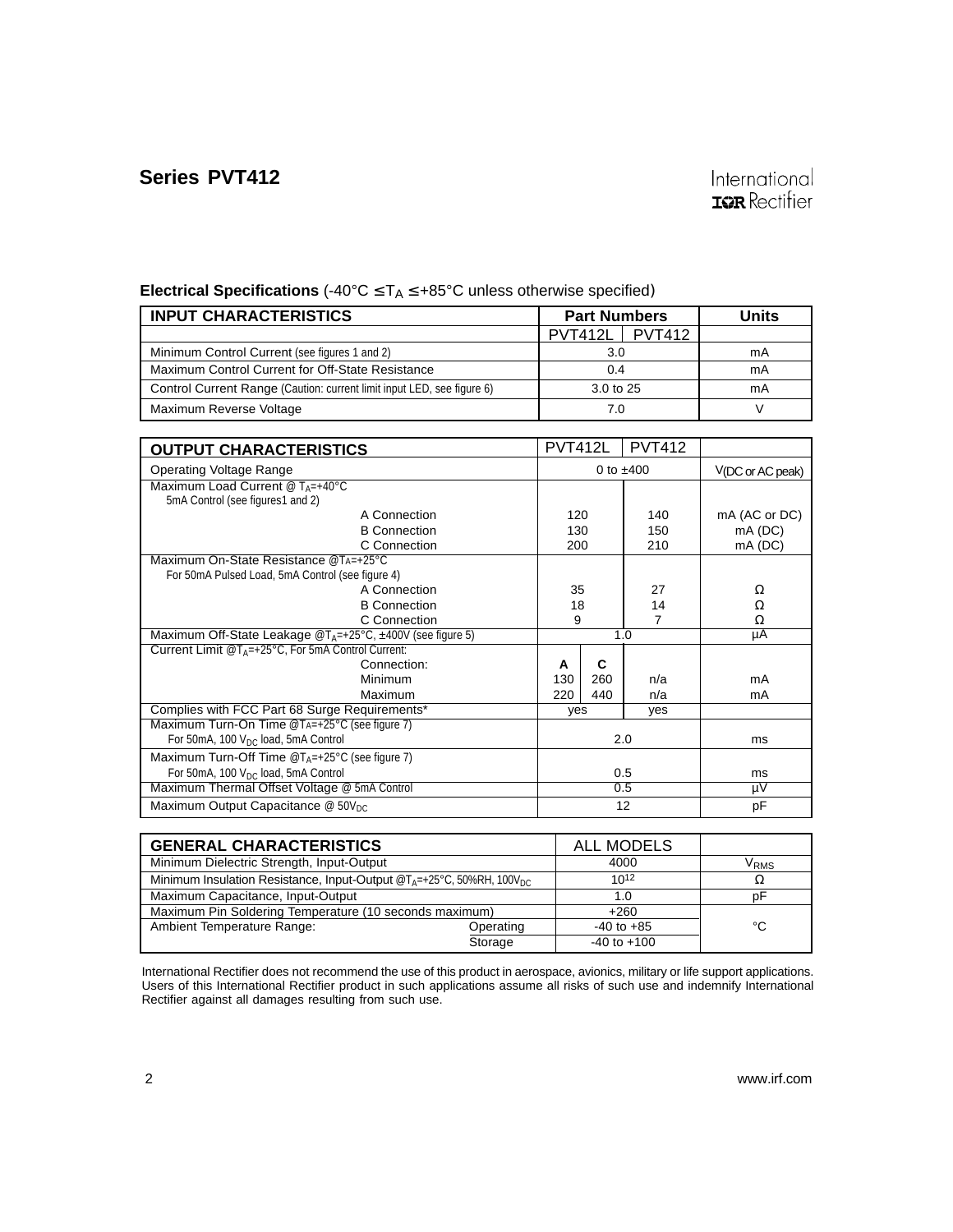# International **ISR** Rectifier

#### **Connection Diagrams**



**\*** Derating of 'B' and 'C' connection at +85°C will be 70% of that specified at +40°C and is linear from +40°C to +85°C.





www.irf.com 3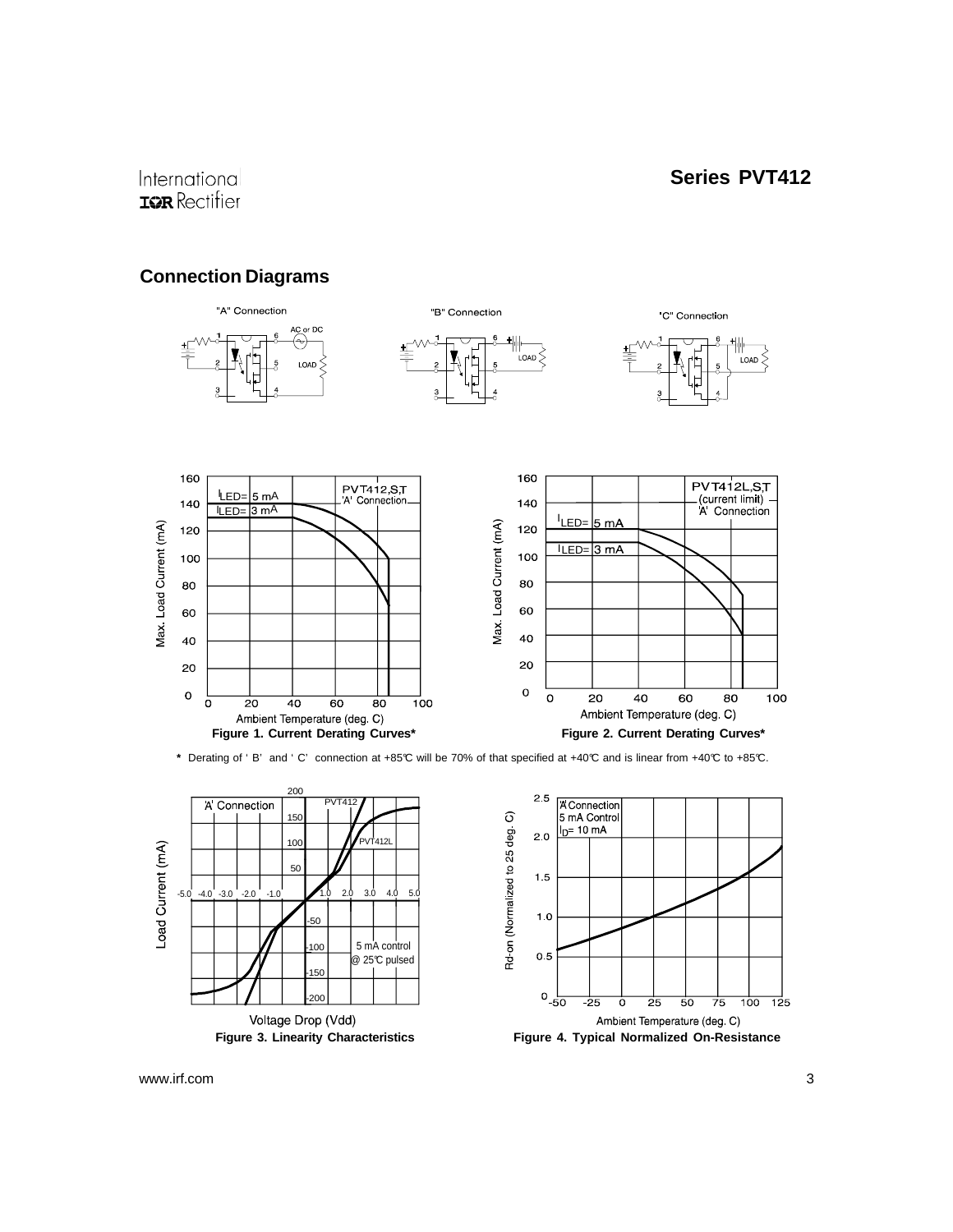# International **IQR** Rectifier













**Figure 8. Delay Time Definitions**